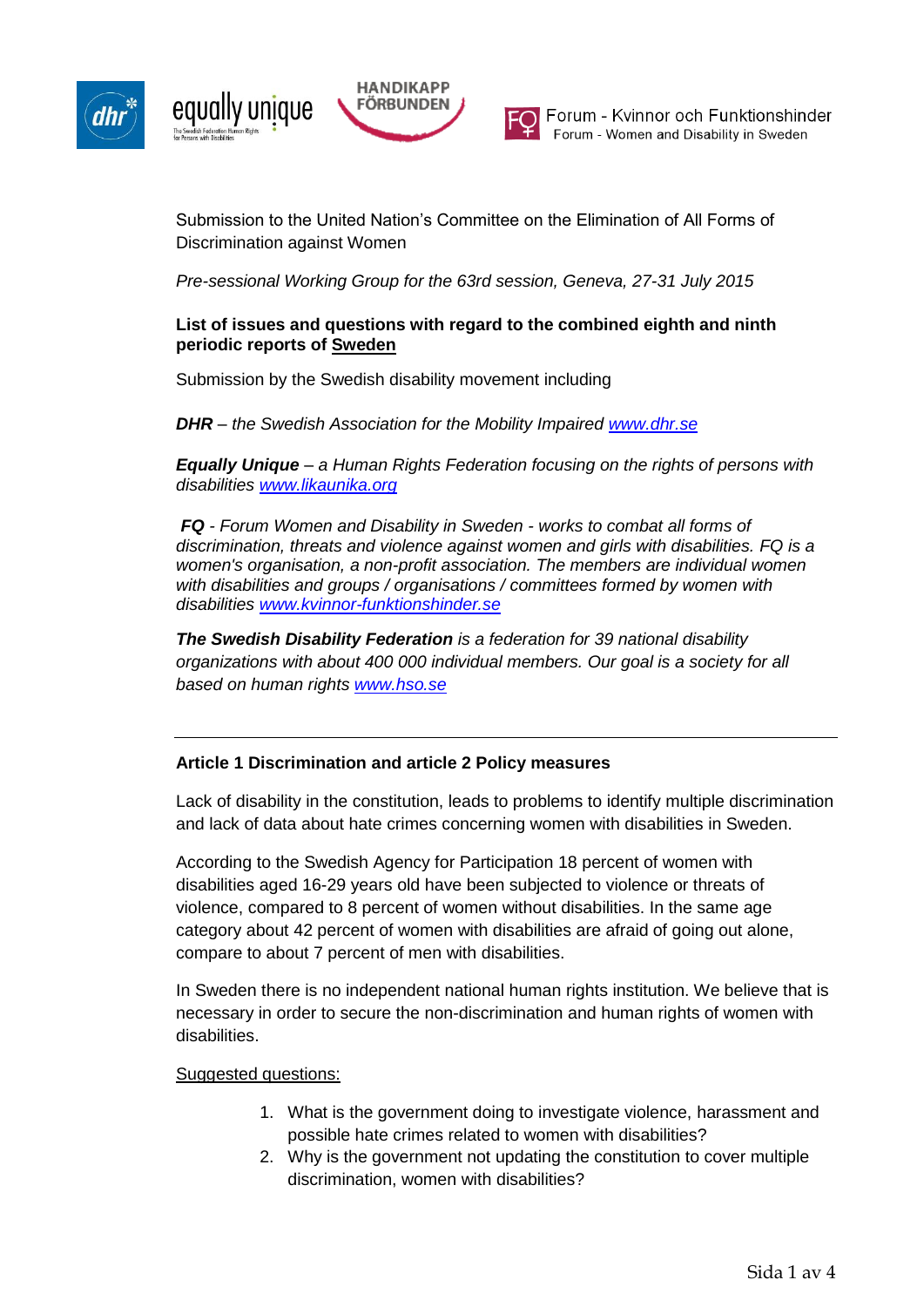





Forum - Kvinnor och Funktionshinder Forum - Women and Disability in Sweden

3. When will the government initiate the process of establishing an independent national human rights institution according to the Paris principles?

# **Article 10 Education**

Boys in schools get support more often than girls according to data from the report Hur är läget 2015<sup>1</sup>, in the ninth grade 20 percent of boys and 14 percent of girls get support programs in school.

Among 11-year olds, 45 percent of children with disabilities indicate that they have at least one psychological difficulty, the percentage of children without disabilities is 37 percent. Among 15-year-olds, the proportion is greater, 67 percent of children with disabilities indicate that they have at least one psychological difficulty, compared with 51 percent among students without disabilities. The psychological symptoms are more frequent among girls.

## Suggested questions:

1. What is the government doing to secure that girls get equal support in school?

## **Article 11 Work**

 $\overline{a}$ 

There are still major differences between women and men in general on the Swedish labor market. According to the statistics of the Swedish Public Employment Agency (*Arbetsförmedlingen*) and the Statistics Sweden (SCB) which was published in their report "Situation of persons with disabilities at the labor market 2014"<sup>2</sup> 84 percent of the population between age 16-64 belong to the labor force. Among persons with disabilities the percentage is 69. Out of the percentage of persons who are assessed by the Swedish Public Employment Agency to have reduced work capacity, 63 percent are in the labour force.

The employment rate among the population between age 16-64 (employment rate) was 77 percent in 2014. Among persons with disabilities, the proportion was lower, 62 percent, and among persons with reduced work capacity, the employment rate was 55 percent.

Regarding unemployment, the report describes that 8 percent was unemployed in 2014 among the general population between age 16-64, compared to 10 percent among

<sup>1</sup> [http://www.mfd.se/publikationer/rapporter/samlad-uppfoljning-av](http://www.mfd.se/publikationer/rapporter/samlad-uppfoljning-av-funktionshinderspolitiken/)[funktionshinderspolitiken/](http://www.mfd.se/publikationer/rapporter/samlad-uppfoljning-av-funktionshinderspolitiken/)

<sup>2</sup> [http://www.arbetsformedlingen.se/Om-oss/Var-](http://www.arbetsformedlingen.se/Om-oss/Var-verksamhet/Rapporter/Aterrapportering/2015-04-01-Situationen-pa-arbetsmarknaden-for-personer-med-funktionsnedsattning-2014.html)

[verksamhet/Rapporter/Aterrapportering/2015-04-01-Situationen-pa-arbetsmarknaden-for](http://www.arbetsformedlingen.se/Om-oss/Var-verksamhet/Rapporter/Aterrapportering/2015-04-01-Situationen-pa-arbetsmarknaden-for-personer-med-funktionsnedsattning-2014.html)[personer-med-funktionsnedsattning-2014.html](http://www.arbetsformedlingen.se/Om-oss/Var-verksamhet/Rapporter/Aterrapportering/2015-04-01-Situationen-pa-arbetsmarknaden-for-personer-med-funktionsnedsattning-2014.html)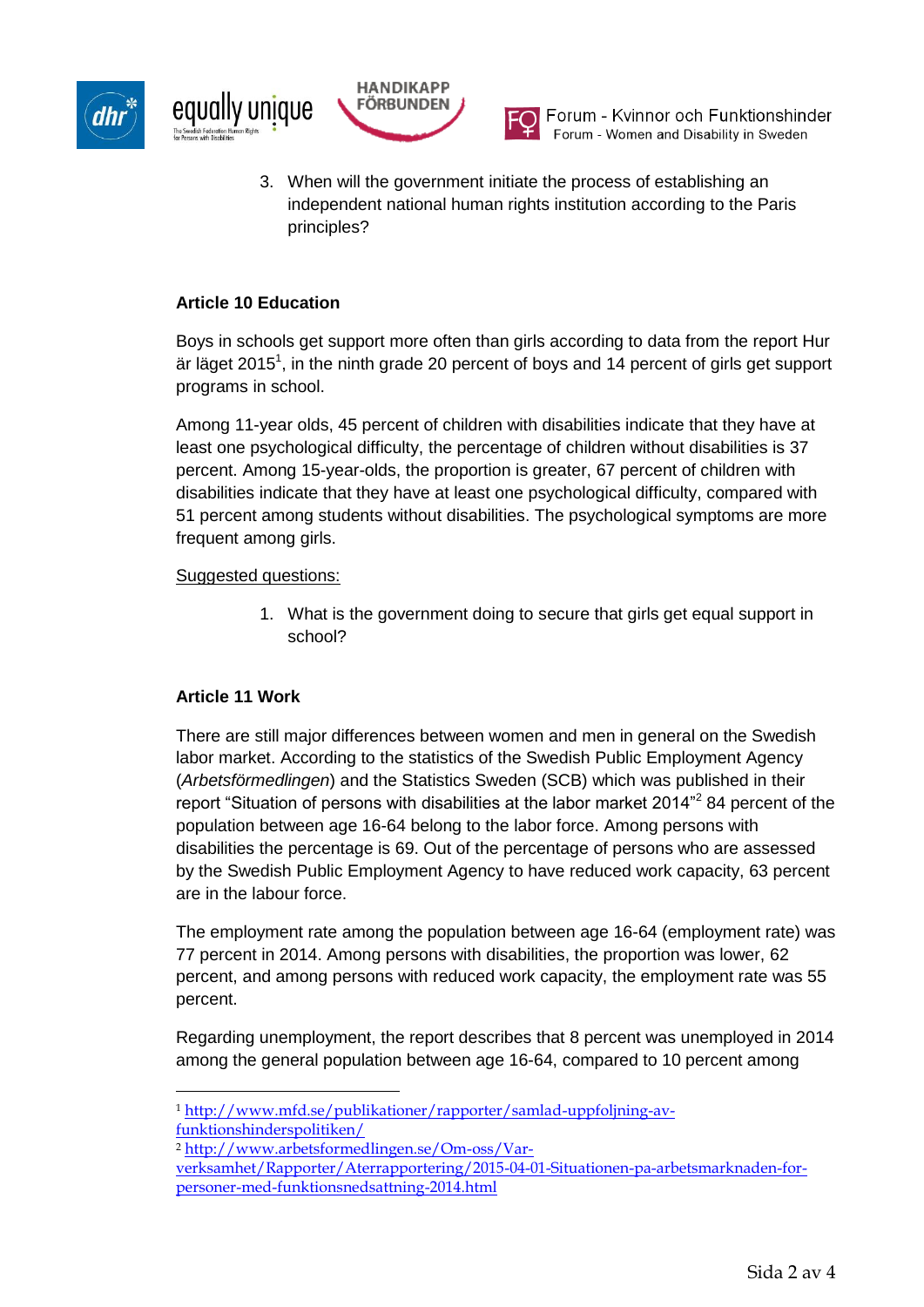





Forum - Kvinnor och Funktionshinder Forum - Women and Disability in Sweden

people with disabilities. Among persons with disabilities with reduced work capacity the same rate was closer to 13 percent.

Meanwhile, there are differences also in terms of opportunities working full time and having a secure employment or not.

There is a lower proportion of persons with disabilities with reduced work capacity working full time than in the population overall. Among employed persons with reduced work capacity 60 percent works full-time, compared to 76 percent among the general population.

A lower proportion of women than men are working full time. Among people with disabilities with reduced work capacity, 48 percent of women are working full time, in comparison with 75 percent of men. In the entire working population, 64 percent of women and 88 percent of men are working full time.

A higher proportion of men with reduced work capacity have a permanent job compared to women with reduced work capacity, 85 percent versus 77 percent. Even in the general population, a higher proportion of men have a permanent job (86 percent) compared to women (82 percent).

The disability movement has highlighted the need for a better understanding of gender based differences in the labor market policy in various contexts, inter alia in the socalled Funkautredningen3. The policy must be changed in order to contribute to equality for real.

An example: The report of the Swedish Public Employment Agency from 2015 on disability policy showed a significant difference in the number of men and women who became employed with support from society respectively without support. When it comes to employment without support, the situation is relatively equal between the genders, 11,218 women and 10,772 men. However, when it comes to work with support and state funds are used to finance, the figures show 10,458 women compared to 16,501 men.

The reason of the major differences is not clear which also strengthens our view that more has be done to map gender differences in the labor market.

According to the UN Convention on the Rights of Persons with Disabilities (CRPD), article 27, 1.g, Sweden has committed to employ persons with disabilities in the public sector. Today many public employers are less likely to employ persons with disabilities than private companies.

## Suggested questions:

 $\overline{a}$ 

<sup>3</sup> http://www.regeringen.se/rattsdokument/statens-offentliga-utredningar/2012/05/sou-2012311/